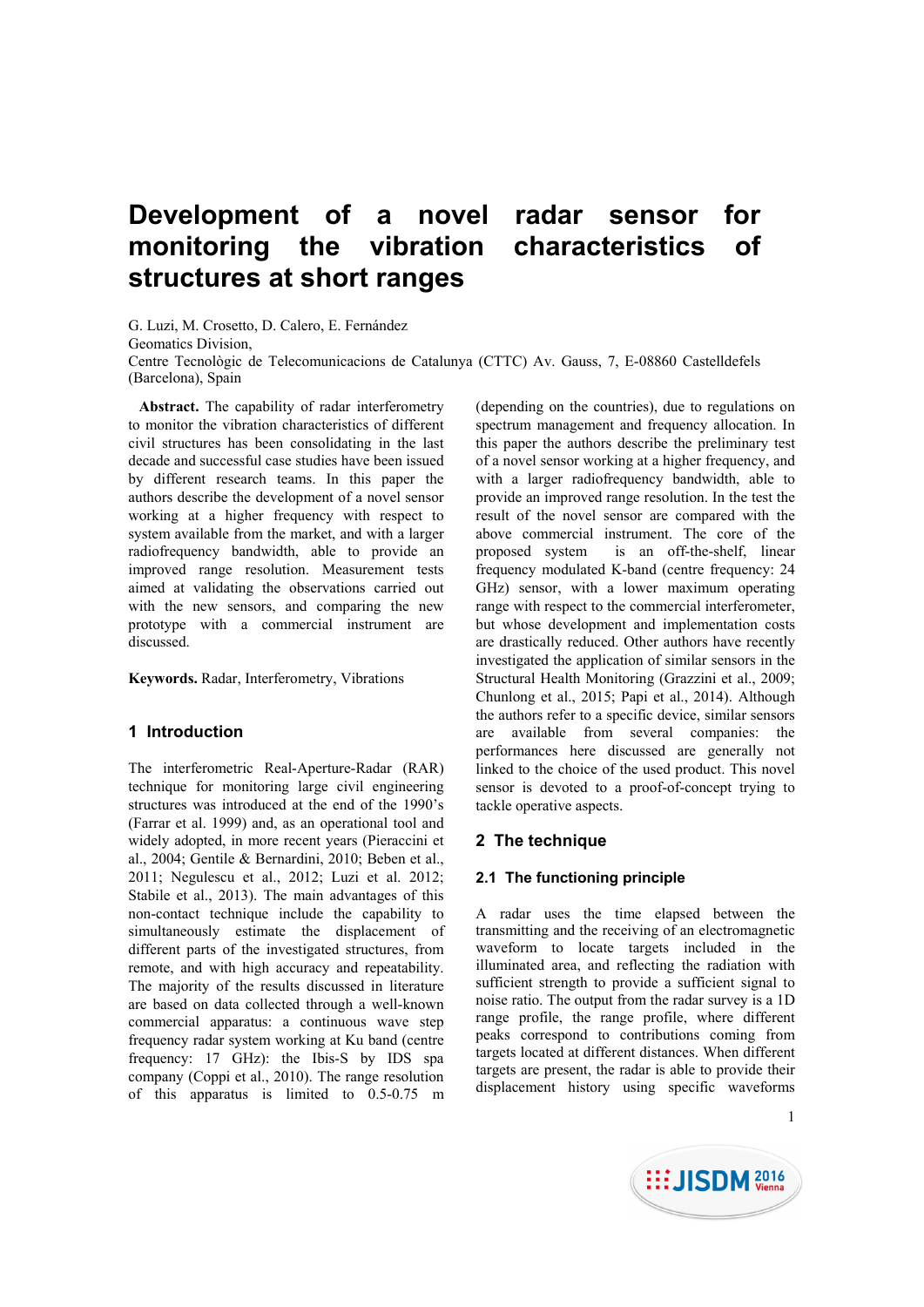sweeping a finite band, B, composed of different frequencies. Usually radar based on Frequency Modulated Continuous Wave (FMCW) or Step Frequency Continuous Wave (SFCW), instead of the standard pulse radio radar, are used to assure coherent signals (Skolnik, 1990) and a capability of sub-meter range resolution.

If the radar is coherent, also a phase value can be associated to the response of each target, and the minimum measurable displacement is of the order of small fractions of the transmitted wavelength. The range resolution  $\Delta R$ , is defined as the minimum distance between two targets along the LOS at which they can still be detected individually. The characteristics of the used antennas, determine the size of the monitored scenario and the elementary sampling volume of a radar measurement, usually called radar bin.

The use of an interferometric radar to detect the vibration of an object is based on the capability of a coherent radar working at microwave frequency, to measure temporal range variations of the differential phase of the received echo with respect to the transmitted signal. Remembering that the wavelength in vacuum,  $\lambda$ , and the central frequency, f, of the swept band are related by equation (1):

$$
\lambda = \frac{c}{f} \tag{1}
$$

where c is the speed of light. A higher operating frequency means in general a higher sensitivity to displacement variation.

Considering that presently available apparatus use a wavelength of the order of two centimeters, we can appreciate variations down to tens of microns. The vibration is seen by the radar as a range variation between the radar and the vibrating objects: in Figure 1 a simple scheme is depicted in the case where a single target is monitored. In this case the simple relationship between the measured differential phase and the displacement d occurred along the LOS is expressed by the following equation (2).

$$
d = \frac{4\,\pi}{\lambda} \,\Delta \,\varphi \tag{2}
$$

The achievable accuracy is mainly dictated by the signal to noise ratio of the acquisition, which depends on the intensity of the reflected signal. According to the radar equation (Skolnik, 1990), the intensity of the received radar signal, is affected by the radar reflecting properties of a target, the transmitted power, the distance, geometric factors (shape and orientation) and finally dielectric characteristics of the target: a discussion about some of these issues can be found for example in Coppi et al. (2010), Luzi et al. (2012) and Chunlong et al. (2015).



**Fig. 1**: Functioning principle of radar interferometry for displacement/vibration measurement. The target moves along the radar LOS inducing a variation vs time of the measured interferometric phase.

#### **2.2 The FMCW radar**

The radar sensor used in this test is a FMCW radar. This type of radar differs from those based on pulse in that the electromagnetic waves are continuously transmitted and the signal information is obtained varying its frequency and not its amplitude as in the pulse radar case. The frequency, of this signal changes over time, generally in a sweep across a set bandwidth. The frequency of the transmitted signal changes linearly over time as:

$$
f_{RF} = f_0 + k_f \cdot t \qquad 0 \le t \le T \tag{3}
$$

where  $f_0$  is the starting frequency,  $T$  is the time elapsed for sweeping the entire bandwidth B: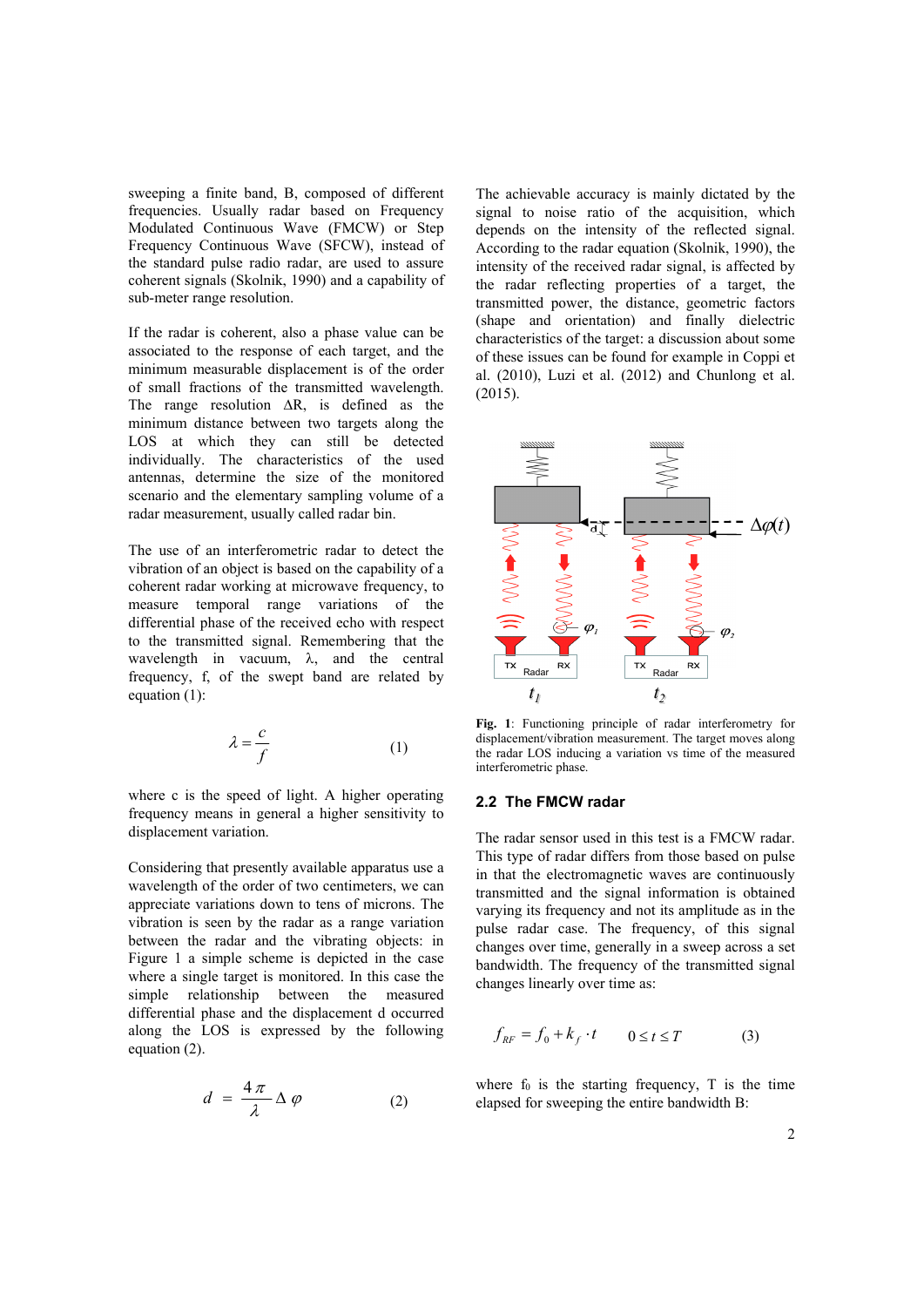$$
B = f_0 + k_f \cdot T \tag{4}
$$

and  $k_f$  is the sweep rate:

$$
k_f = \frac{B}{T} \tag{5}
$$

The delay caused by the round-trip from the transmitting antenna to the reflector located at distance, d, is:

$$
\Delta t = 2 \frac{d}{c} \tag{6}
$$

where c is the speed of light.

The frequency of the signal received after a lapse  $\Delta t$ will be:

$$
f_{REC} = f_0 + k_f \cdot (t - \Delta t) \quad \Delta t \le t \le T + \Delta t \tag{7}
$$

If we compare the transmitted and received signal, mixing them through a basic homodyne receiver configuration shown in Figure 2, we obtain the difference in frequency,  $\Delta f$ , between the transmitted and received signal, which is proportional to the delay  $\Delta t$ :

$$
\Delta f = k_f \cdot \Delta t \tag{8}
$$

This intermediate frequency signal *Δf*, which can be associated to the distance, ranges in the low frequency band (audio frequency), and can be easily acquired and processed. In Figure 3 the basic scheme of the use of a linear frequency modulation to measure the round-trip of the reflected signal is shown.

The relationship between Δf and the distance d can be obtained rearranging eq. (6) and (8):

$$
\Delta f = \frac{B}{T} \cdot 2 \cdot \frac{d}{c} \tag{9}
$$

A real case, as the monitoring of a civil structures, is of course represented by a scenario where different targets are present (e.g. the different parts of a building or a bridge which are located at different distances).



**Fig. 2** Scheme of a typical homodyne configuration providing the intermediate frequency signal Δf. The oscillator sends the generated signal to the antenna and to the mixer.

Their distances will correspond to different frequencies. The resulting IF signal contains superposition of the individual signals from each target. Using the Fourier Transform we can obtain a range profile of the monitored scenario and to separate the single targets we need a range resolution,  $\Delta d$ , which will be associated to the FT frequency resolution,  $\Delta f$ . We take  $\Delta f = 1/T$  (the sampling duration T+Δt can be approximated as T, considering that  $\Delta t \ll T$ ) we can now calculate  $\Delta d$ using eq.  $(9)$ :

$$
\Delta f = \frac{1}{T} = \frac{B}{T} \cdot 2 \cdot \frac{\Delta d}{c}
$$
 (10)

and finally:

$$
\Delta d = \frac{c}{2B} \tag{11}
$$

showing that the range measurement resolution is only limited by the sweep bandwidth B.

The transceiver used in this test is marketed by Sivers IMA AB (Sweden). Its main characteristics are resumed in Table 1. In particular the operating frequency is higher than that one of the Ibis-S radar sensor. Also its maximum bandwidth is larger, 1500 MHz with respect to the 300 MHz of Ibis-S; this allows achieving a nominal range resolution of 10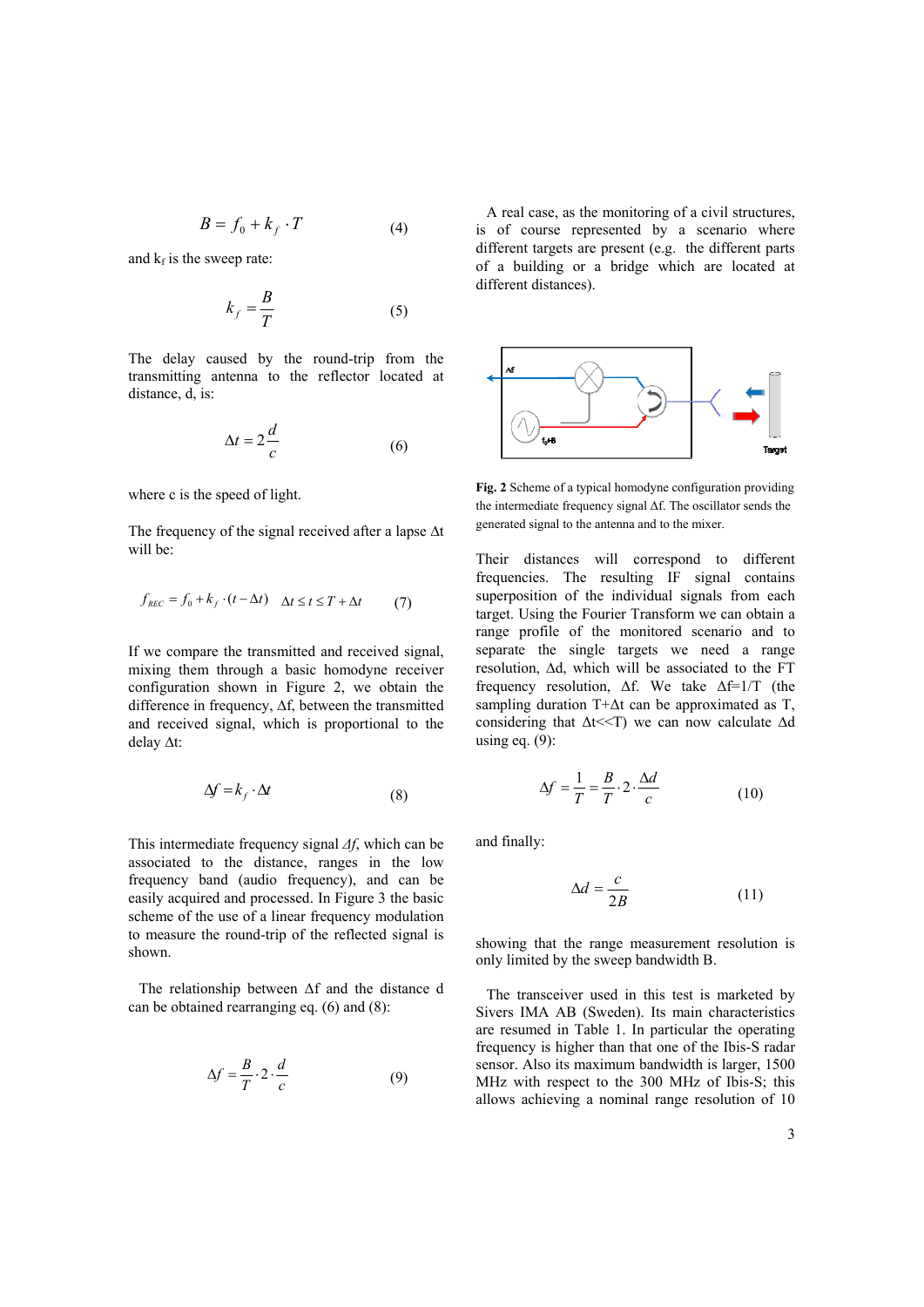cm. As far as the maximum range is concerned, a comparison, based on the available data cannot be carried out data, but the higher emitted power and antenna gain of Ibis-S makes the Ibis-S capable to monitor structure up to 1000 m distant (Luzi et al., 2013); similar value are not possible using the new sensor in the actual configuration.

**Table 1**. Sivers IMA radar sensor characteristics.

| Parameter                   |       |
|-----------------------------|-------|
| Centre frequency (GHz)      | 24.75 |
| Bandwidth (MHz)             | 1500  |
| Antenna gain (dB)           | 20    |
| Antenna Field of View (°) H | 18.6  |
| Antenna Field of View (°) E | 16.1  |
|                             |       |
|                             |       |

**Fig. 3** Scheme of the FMCW modulation used in radar technology to retrieve the round-trip time lapse between the radar and the target.

As usual for radar measurements, the maximum available range of the system is limited by the sensitivity of the detector, the transmitted power, and the sampling rate of the ADC. Details about the tested device are given in the following section.



**Fig. 4** Block diagram of the processing procedure applied to the received raw radar data

# **2.3 The data processing**

The data acquired through the radar are processed in two steps: the one necessary to transform the FMCW data to a range profile, based on a Fourier Transform and including possible windowing, and the second one the extraction of the phase temporal series and their spectral analysis calculating the power spectral density (PSD) (Welch, 1967). In Figure 4 a block diagram of the whole procedure is depicted.



**Fig. 5** Schematic of the three different setups of the test and picture of the light pole

The sampling frequency of the displacement signal is 3.2 Hz a value low with respect to that available from Ibis-S, but sufficient for this preliminary test focused on the monitoring of a target with vibration frequency lower than the corresponding Nyquist frequency (1.65 Hz). In any case this preliminary test is aimed at underlining the capability of a FMCW working at a higher frequency and wider band with respect to the available apparatus.

#### **3 Experimental results**

#### **3.1 Test description**

To verify the capability of the proposed sensor as a remote vibration monitoring tool, a simple experiment was carried out. A light pole 8 meter high, only solicited by the wind and the ambient noise, was observed from two different distances of 6.8 m and 7.3 m with two different angles, as resumed in Figure 5, to detect its natural oscillating frequencies. The pole has a "L" shape. The object was previously monitored through a Ku band radar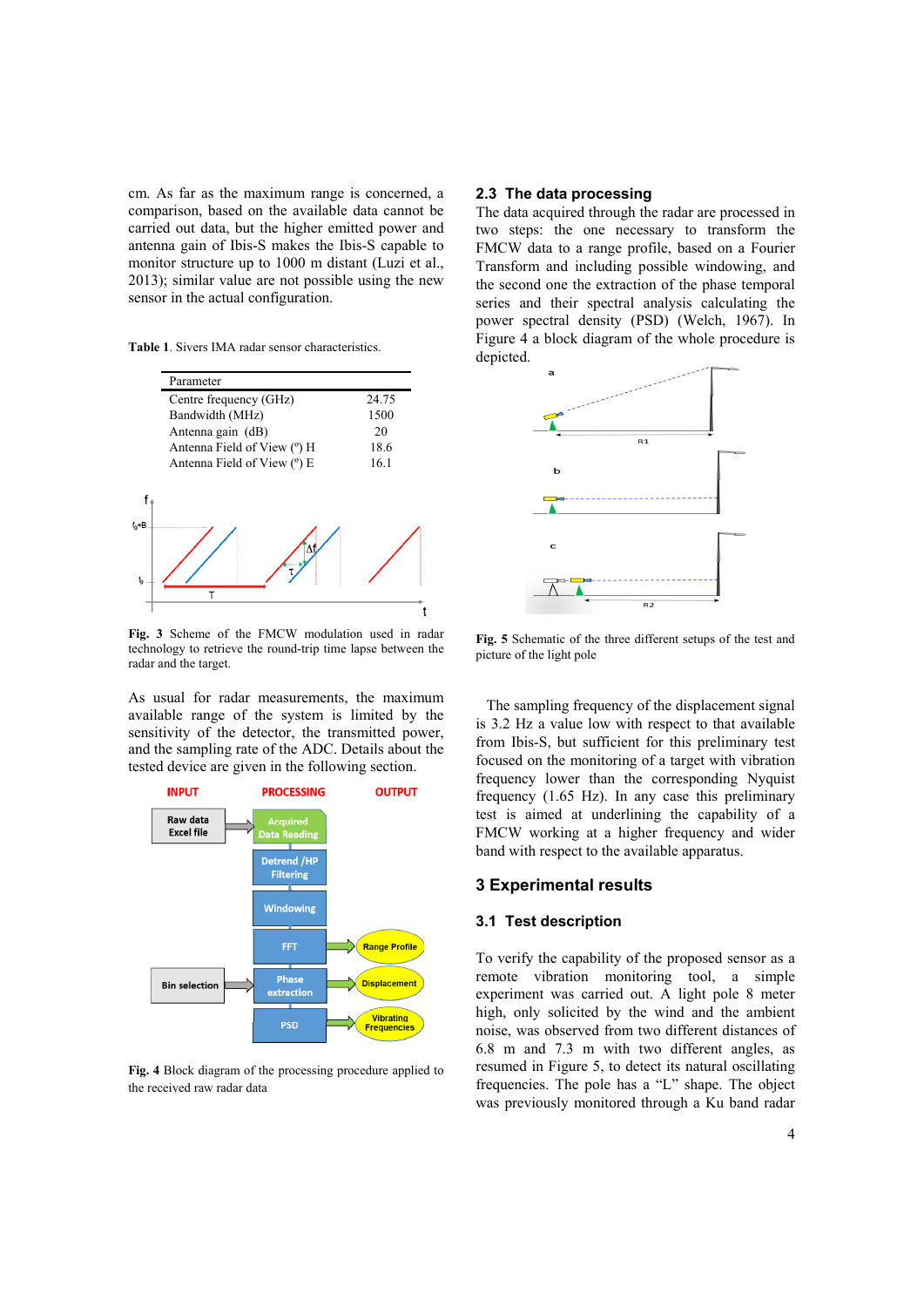interferometer frequently used in literature, the Ibis-S marketed by IDS spa. The range profile shown in Figure 6 was obtained with the new sensor in the first position, a, with the observation direction of the antenna inclined of 42º and a distance between the radar and the pole of 7.3m. To support the interpretation a scheme indicating the location of three main peaks is depicted as Figure 6.

Considering that each bin corresponds to 10 cm, the estimated position of the pole at bin 73, is correct.

Two further acquisitions were aimed at confirming this decimetric range resolution. The sensor was oriented horizontally and two acquisitions with a relative change of the distance of 0.4 cm. The result of the range profile shown in Figure 7 confirms that each bin step corresponds to a 10 cm increment. Considering that the nominal range resolution of the available Ibis-S apparatus is 50 cm, there is a significant improvement.

## **2.2 Analysis of the displacement samples**

First we have a look at the displacement histories retrieved from the radar measurements. In Figure 8 the temporal variation of the displacement for two different bins, 74 and 79, is shown. The amplitude ranges within  $\pm 1$  millimeter in both cases. The high spatial details provided by the decimetric range resolution, allow detecting the vibration frequencies of different parts of the pole. Calculating the PSD of the two different bins, 74 and 95 a clear peak centered at 1.518 Hz is detectable, see Figure 9.



**Fig. 6** Range profile obtained with the new sensor in configuration a (Table 2) and simple interpretation of the main radar echoes.

**Table 2**. Measurement configuration (ref. to Fig. 4).

| Setup                     |    |    |     |
|---------------------------|----|----|-----|
| Azimuth angle $(°)$       |    |    |     |
| Elevation angle $(°)$     |    |    |     |
| Distance Radar-target (m) | 73 | 73 | ና ጸ |



**Fig. 7** Range profiles obtained moving the position of the radar 40 cm backward: the location of the pole echo changes from bin 73 to bin 69.

These vales have been compared with the result obtained through data previously acquired with the commercial instrument, the Ibis-S. In Figure 10 the PSD obtained using this second system is shown. In this case the PSD has been obtained with a displacement sampled at a higher frequency, 100 Hz; only the lower portion of the spectral plot is shown for a better comparison with the data of Figure 9. The data are in a good agreement.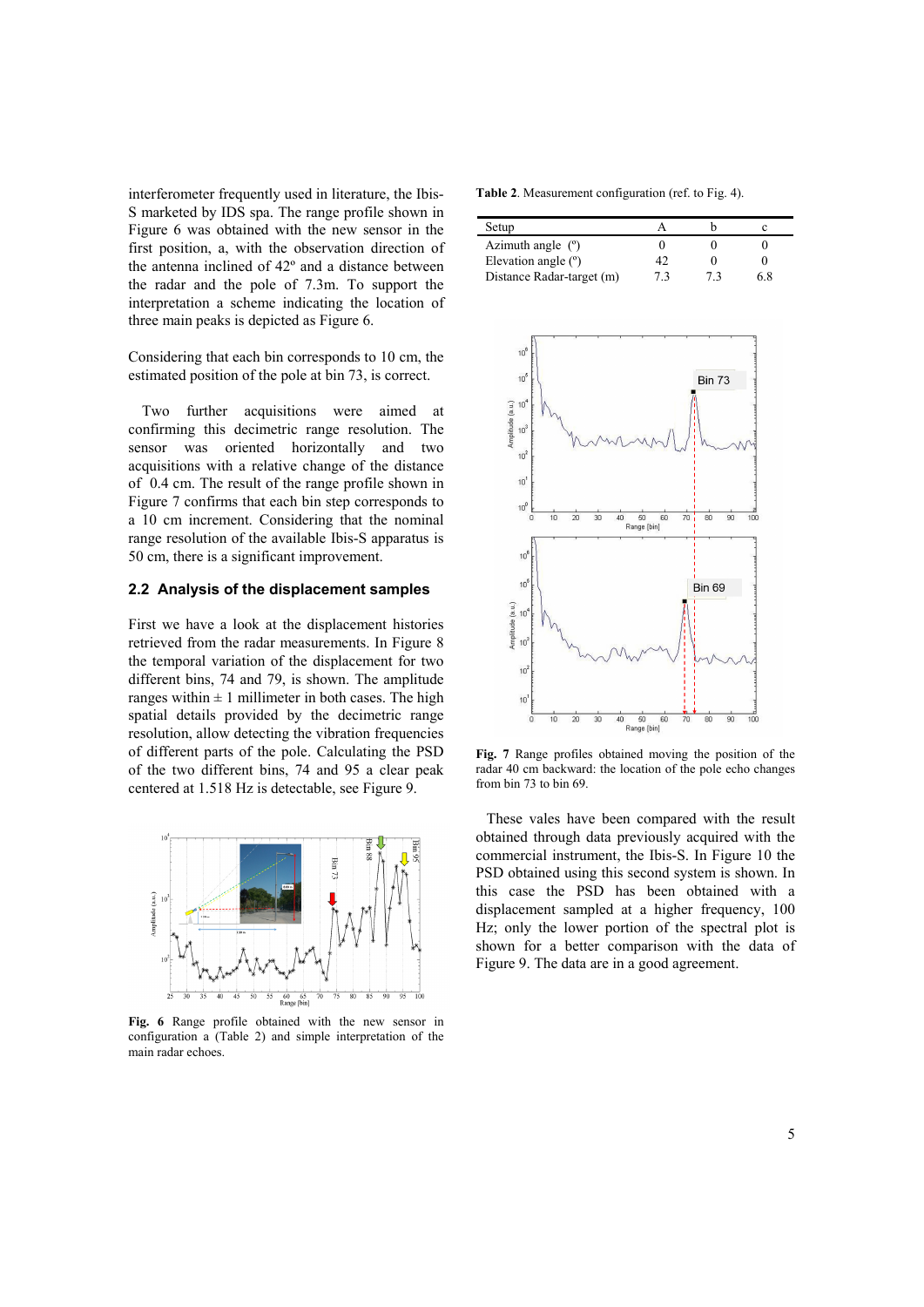

**Fig. 8** Displacement samples corresponding to two different bins: 74 and 79.



**Fig. 9** PSD calculated for bin 74 and 95.



**Fig. 10** PSD calculated from data acquired through Ibis-S system.

There is a small difference of the order of 0.01 Hz, which is attributable to the different duration of the displacement record.

### **3 Conclusions**

On the bases of a simple experimental test, the main performances of a new FMCW sensor, working at K band (24 GHz), as a monitoring tool of mechanical vibration, have been analyzed. The improved range resolution, with respect to the presently available on the market apparatus has been demonstrated. The capability to detect the natural frequency of a light pole has been verified comparing the results of the novel sensor with those ones obtained through the Ibis-S system. Some limitations as the low sampling frequency and a lower maximum range have been highlighted. The analyzed sensor is very promising and deserves deeper studies and tests.

#### **References**

- Beben D. (2011). Application of the interferometric radar for dynamic tests of corrugated steel plate (CSP) culvert. NDT&E Int. 44, 405–412.
- Coppi F., C. Gentile and P. Ricci (2010). A software tool for processing the displacement time series extracted from raw radar data. Proceedings of the 9th Int. Conference on Vibration Measuerements by Laser and non-contact Techniques, Ancona, Italy; 22-25 June 2010. AIP Conference Proceedings 1253, ed. E.P. Tomasini (2010).
- Cunlong Li, Weimin Chen, Gang Liu, Rong Yan, Hengyi Xu and Yi Qi (2015). A Noncontact FMCW Radar Sensor for Dis-placement Measurement in Structural Health Monitoring Sensors 2015, 15, 7412-7433; doi:10.3390/s150407412
- Farrar C., Darling T. W., Migliorini A., Baker W. E. (1999). Microwave interferometer for non-contact vibration measurements on large structures. Mechanical Systems and Signal Processing, 1999,13,(2), pp. 241-253.
- Gentile C. (2010). Deflection measurement on vibrating stay cables by non-contact microwave interferometer. NDT&E International 43 231–240.
- Gentile C. & G. Bernardini. (2010). An interferometric radar for non-contact measurement of deflections on civil engineering structures: laboratory and full-scale tests. Structure and Infrastructure Engineering, 6(5), 521-534. DOI: 10.1080/15732470903068557.
- Gentile C., F. Ubertini (2012). Radar-based dynamic Testing and System identification of a Guyed Mast. 10th International conference on vibration measurements by laser and noncontact techniques — AIVELA2012 Ancona,